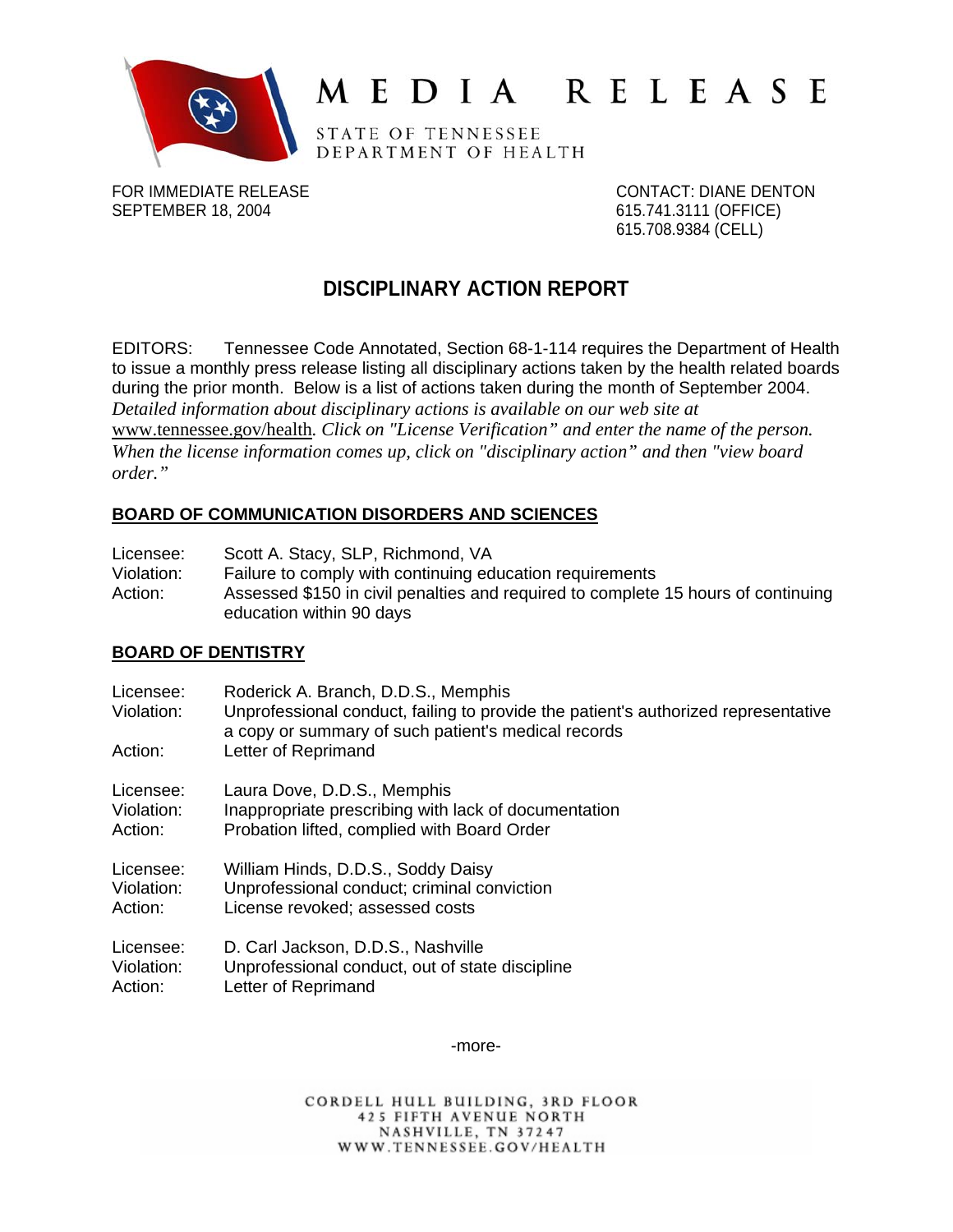# **BOARD OF DENTISTRY (CONT.)**

| Licensee:<br>Violation:<br>Action: | Gertrude Lowe, Jackson<br>Unlicensed<br>The Respondent is assessed \$54,400 in civil penalties. The civil penalties will be<br>stayed until the May 12, 2005 Board of Dentistry hearing. The Respondent must<br>sale the practice to a person licensed to practice dentistry in Tennessee and that<br>the Respondent no longer owns or operates Mid-South, or the Respondent has<br>permanently closed Mid-South and, as a result, is no longer involved in its<br>operation.                                                                                                                                                                                                                                                                                                                            |
|------------------------------------|----------------------------------------------------------------------------------------------------------------------------------------------------------------------------------------------------------------------------------------------------------------------------------------------------------------------------------------------------------------------------------------------------------------------------------------------------------------------------------------------------------------------------------------------------------------------------------------------------------------------------------------------------------------------------------------------------------------------------------------------------------------------------------------------------------|
| Licensee:                          | Eugene Stinson, D.D.S., Kodak                                                                                                                                                                                                                                                                                                                                                                                                                                                                                                                                                                                                                                                                                                                                                                            |
| Violation:                         | Unprofessional, dishonorable, or unethical conduct                                                                                                                                                                                                                                                                                                                                                                                                                                                                                                                                                                                                                                                                                                                                                       |
| Action:                            | Letter of Reprimand                                                                                                                                                                                                                                                                                                                                                                                                                                                                                                                                                                                                                                                                                                                                                                                      |
| Licensee:<br>Violation:<br>Action: | Albert P. Thompson, Jr., D.D.S., Memphis<br>Unprofessional, dishonorable, or unethical conduct; gross malpractice, or a<br>pattern of continued or repeated malpractice, ignorance, negligence or<br>incompetence in the course of professional practice; engaging in the practice of<br>dentistry when physically unable to safely do so; conducting the practice of<br>dentistry so as to permit directly or indirectly an unlicensed person to perform<br>services or work which can be done legally only by a licensed person; permitting<br>any dental hygienist or dental assistant to perform any acts or services other than<br>those specifically assignable or delegable<br>License placed on probation for 3 years with terms and conditions; must pay<br>\$100 civil penalty and court costs |
| Licensee:                          | William Woods, D.D.S., Bellevue                                                                                                                                                                                                                                                                                                                                                                                                                                                                                                                                                                                                                                                                                                                                                                          |
| Violation:                         | Inappropriate prescribing with lack of documentation                                                                                                                                                                                                                                                                                                                                                                                                                                                                                                                                                                                                                                                                                                                                                     |
| Action:                            | Probation lifted by Board Order                                                                                                                                                                                                                                                                                                                                                                                                                                                                                                                                                                                                                                                                                                                                                                          |

#### **BOARD OF MASSAGE LICENSURE**

Licensee: Leah Kay Sharp, LMT, Antioch

Violation: Failure to comply with continuing education requirements Action: License placed on probation until such time as she complies with Board Order;

assessed \$150 in civil penalties; required to complete 25 hours of continuing education

-more-

CORDELL HULL BUILDING, 3RD FLOOR **425 FIFTH AVENUE NORTH** NASHVILLE, TN 37247 WWW.TENNESSEE.GOV/HEALTH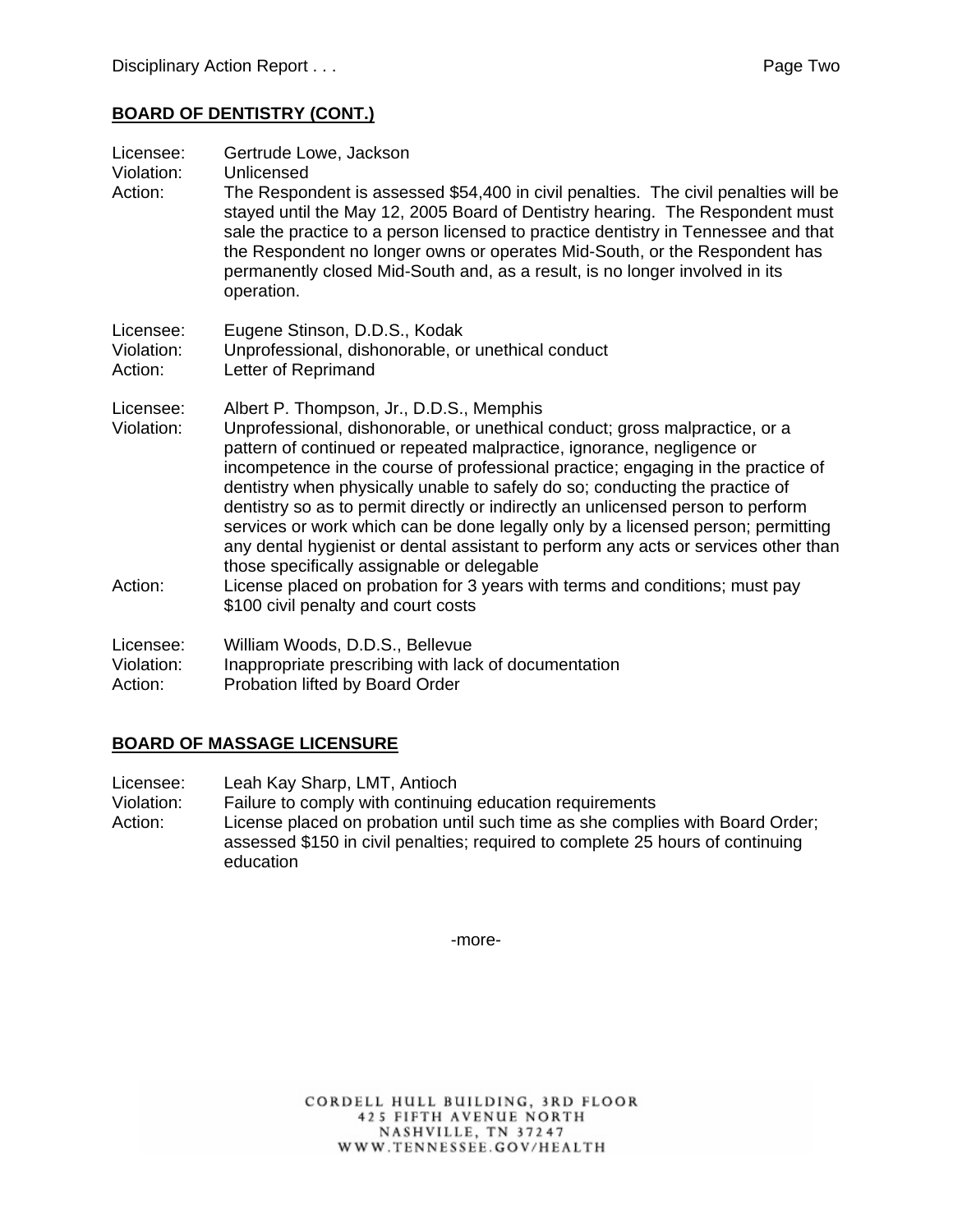# **BOARD OF MEDICAL EXAMINERS**

| Licensee:<br>Violation:            | Ralph M. Bard, M.D., Tullahoma<br>Unprofessional, dishonorable or unethical conduct; gross malpractice, or a<br>pattern of continued or repeated malpractice, ignorance, negligence or<br>incompetence in the course of medical practice                                                                                                                                                                                                                                                                                                                                                                                                                                                                                                                                                                                                                                                                                                                                                                                                                                                                             |
|------------------------------------|----------------------------------------------------------------------------------------------------------------------------------------------------------------------------------------------------------------------------------------------------------------------------------------------------------------------------------------------------------------------------------------------------------------------------------------------------------------------------------------------------------------------------------------------------------------------------------------------------------------------------------------------------------------------------------------------------------------------------------------------------------------------------------------------------------------------------------------------------------------------------------------------------------------------------------------------------------------------------------------------------------------------------------------------------------------------------------------------------------------------|
| Action:                            | License suspended for four months; thereafter licensee is restricted from<br>performing surgical procedures; may participate in a mini-residency in surgery,<br>but must seek the approval of the Board of Medical Examiners; must present a<br>copy of the order to the Medical Director of each facility or institution where he<br>has or will have privileges.                                                                                                                                                                                                                                                                                                                                                                                                                                                                                                                                                                                                                                                                                                                                                   |
| Licensee:<br>Violation:<br>Action: | Tracy Brandon, MX, Olive Branch, Mississippi<br>Practicing without a valid Tennessee x-ray certification<br>Letter of Reprimand                                                                                                                                                                                                                                                                                                                                                                                                                                                                                                                                                                                                                                                                                                                                                                                                                                                                                                                                                                                      |
| Licensee:<br>Violation:            | Gregory Scott Carroll, M.D., Memphis<br>Out of State Action                                                                                                                                                                                                                                                                                                                                                                                                                                                                                                                                                                                                                                                                                                                                                                                                                                                                                                                                                                                                                                                          |
| Action:                            | License placed on probation for five years; however if Arkansas license is not<br>unencumbered within nine months, stayed Revocation will go into effect                                                                                                                                                                                                                                                                                                                                                                                                                                                                                                                                                                                                                                                                                                                                                                                                                                                                                                                                                             |
| Licensee:<br>Violation:            | Jerry U. Carter, M.D., Dyersburg<br>Unprofessional, dishonorable, or unethical conduct; gross malpractice, or a<br>pattern of continued or repeated malpractice, ignorance, negligence or<br>incompetence in the course of medical practice; conviction of a felony;<br>prescribing violations                                                                                                                                                                                                                                                                                                                                                                                                                                                                                                                                                                                                                                                                                                                                                                                                                       |
| Action:                            | License revoked; assessed costs                                                                                                                                                                                                                                                                                                                                                                                                                                                                                                                                                                                                                                                                                                                                                                                                                                                                                                                                                                                                                                                                                      |
| Licensee:<br>Violation:<br>Action: | Wendell E. Gordon, M.D., Fort McClellan, AL<br>Out of State Action<br>License permanently revoked; assessed costs                                                                                                                                                                                                                                                                                                                                                                                                                                                                                                                                                                                                                                                                                                                                                                                                                                                                                                                                                                                                    |
| Licensee:<br>Violation:            | Carl Klein, Jr., M.D., Knoxville<br>Unprofessional, dishonorable and unethical conduct; gross malpractice, or a<br>pattern of continued or repeated malpractice, ignorance, negligence or<br>incompetence in the course of medical practice; dispensing, prescribing or<br>otherwise distributing any controlled substance or any other drug not in the<br>course of professional practice, or not in good faith to relieve pain and suffering,<br>or not to cure an ailment, physical infirmity or disease, or in amounts and/or for<br>durations not medically necessary, advisable or justified for a diagnosed<br>condition; dispensing, prescribing or otherwise distributing to any person a<br>controlled substance or other drug if such person is addicted to the habit of using<br>controlled substances without making a bona fide effort to cure the habit of such<br>patient; dispensing, prescribing or otherwise distributing to any person in violation<br>of any law of the state or the United States; engaging in the practice of medicine<br>when mentally or physically unable to safely do so. |
| Action:                            | License summarily suspended; assessed costs                                                                                                                                                                                                                                                                                                                                                                                                                                                                                                                                                                                                                                                                                                                                                                                                                                                                                                                                                                                                                                                                          |

-more-

CORDELL HULL BUILDING, 3RD FLOOR<br>425 FIFTH AVENUE NORTH<br>NASHVILLE, TN 37247<br>WWW.TENNESSEE.GOV/HEALTH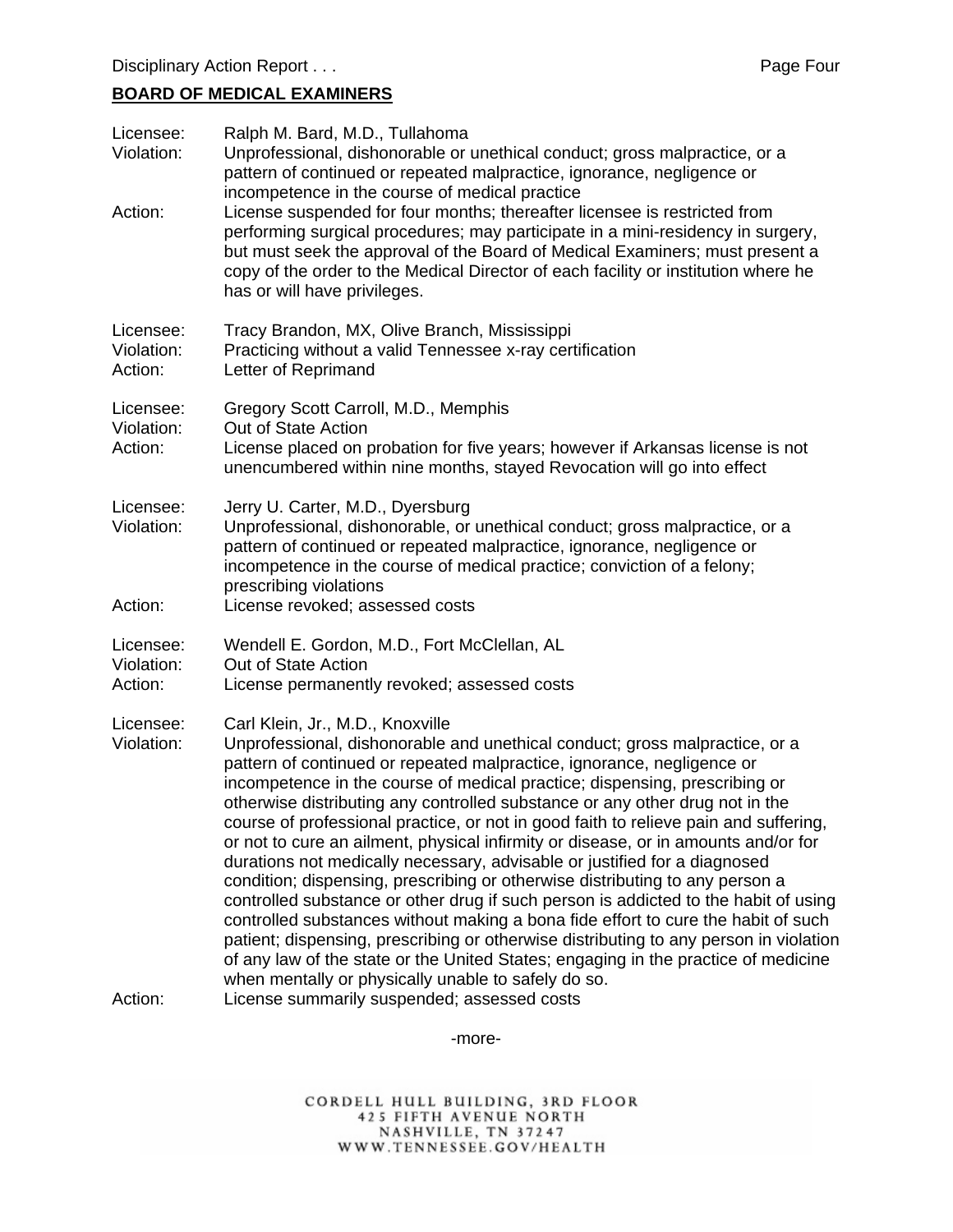### **BOARD OF MEDICAL EXAMINERS (CONT.)**

| Licensee:                          | Patricia R. Walters, M.D., Columbia                                                                                                                                                                                                                                                                                                                                                                                     |
|------------------------------------|-------------------------------------------------------------------------------------------------------------------------------------------------------------------------------------------------------------------------------------------------------------------------------------------------------------------------------------------------------------------------------------------------------------------------|
| Violation:                         | Unprofessional conduct; prescribing violations                                                                                                                                                                                                                                                                                                                                                                          |
| Action:                            | License surrendered; assessed costs                                                                                                                                                                                                                                                                                                                                                                                     |
| Licensee:<br>Violation:<br>Action: | Michael F. Warren, M.D., Charleston, SC<br>Out of State Action<br>Reprimanded; assessed costs; license suspended, that suspension to be stayed,<br>for the duration of the stayed suspension of his license to practice in South<br>Carolina. Upon the South Carolina stayed suspension being lifted, the<br>Respondent must appear before the Board and petition for the lifting of the<br>Tennessee stayed suspension |

#### **BOARD OF NURSING**

| Licensee:<br>Violation:<br>Action: | Steven Caine, RN, Greeneville<br>Conviction of a felony<br>License Revoked                                                                                                                                                                                                                                                                                                                                                                                                                                                                                                                                                                                                                                                                              |
|------------------------------------|---------------------------------------------------------------------------------------------------------------------------------------------------------------------------------------------------------------------------------------------------------------------------------------------------------------------------------------------------------------------------------------------------------------------------------------------------------------------------------------------------------------------------------------------------------------------------------------------------------------------------------------------------------------------------------------------------------------------------------------------------------|
| Licensee:<br>Violation:<br>Action: | Pamela Paulette Clement, RN, Abita Springs, LA<br>Out of State Action<br>License Revoked                                                                                                                                                                                                                                                                                                                                                                                                                                                                                                                                                                                                                                                                |
| Licensee:<br>Violation:            | Ida M. Gore, LPN, Cookeville<br>Unprofessional conduct; failure to maintain a record for each patient which<br>accurately reflects the nursing problems and interventions for the patient; making<br>false or materially incorrect, inconsistent or unintelligible entries in any patient<br>records or in the records of any health care facility, school, institution or other<br>work place location pertaining to the obtaining, possessing or administration of<br>any controlled substance as defined in the Federal Controlled Substances Act;<br>failing to take appropriate action in safeguarding the patient from incompetent<br>health care practices; performing nursing techniques or procedures without<br>proper education and practice |
| Action:                            | License revoked for a minimum of one year; must enroll in a legal/ethical issues<br>and standards of practice course that has been pre-approved by the Board; must<br>satisfy all requirements ordered by the Court                                                                                                                                                                                                                                                                                                                                                                                                                                                                                                                                     |
| Licensee:<br>Violation:<br>Action: | Cynthia J. Henderson, RN, Hermitage<br><b>Drug Diversion</b><br>License placed on Probation for three years; must continue counseling; must<br>submit to random drug screens; must submit quarterly reports                                                                                                                                                                                                                                                                                                                                                                                                                                                                                                                                             |

-more-

CORDELL HULL BUILDING, 3RD FLOOR 425 FIFTH AVENUE NORTH<br>NASHVILLE, TN 37247<br>WWW.TENNESSEE.GOV/HEALTH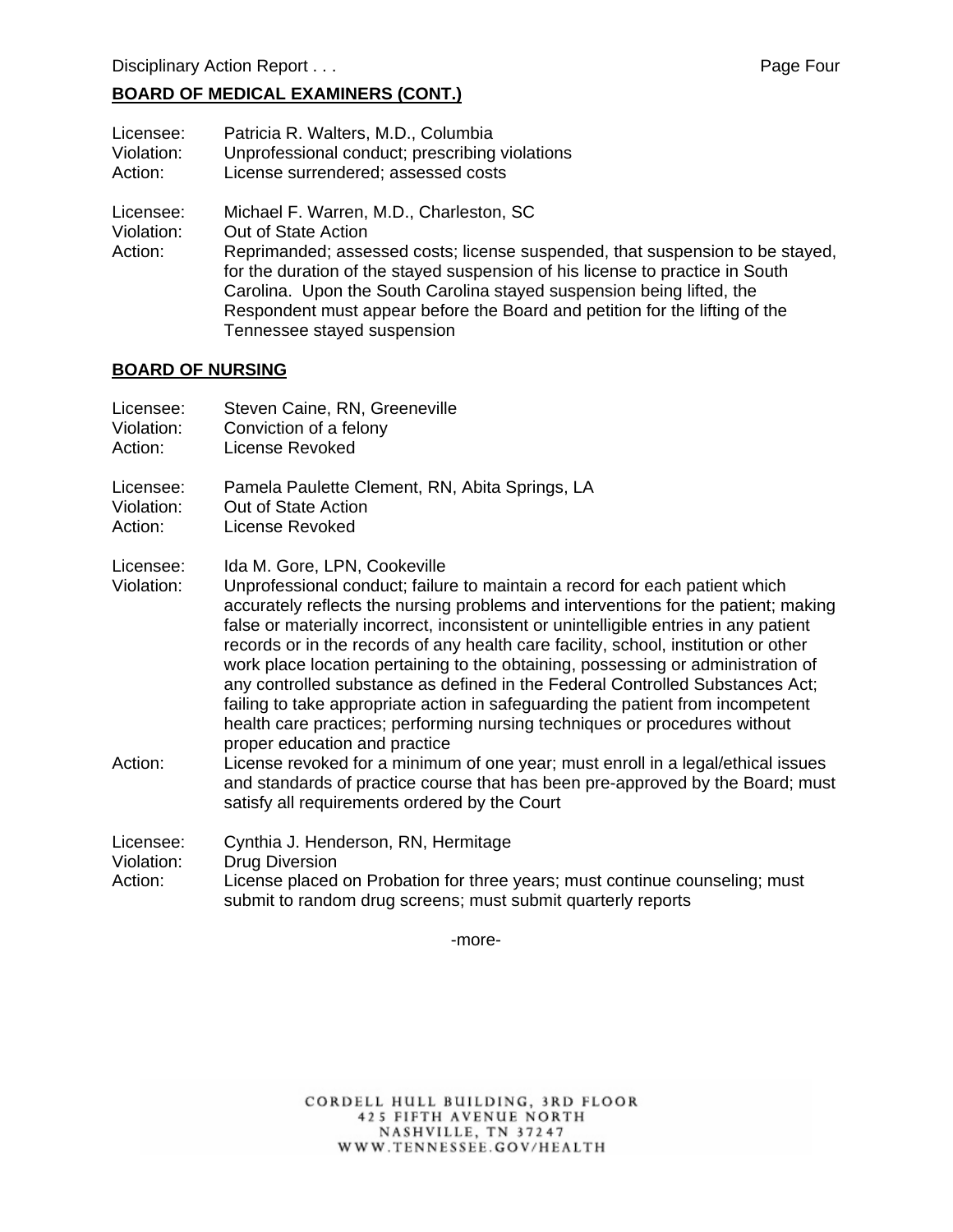# **BOARD OF NURSING (CONT.)**

| Licensee:<br>Violation:<br>Action: | Wanda M. Hunt, LPN, Harriman<br>Unprofessional conduct; engaging in acts of dishonesty which relate to practice<br>of nursing<br>Reprimand                                                                                                                                                                                                                                                                                                                                                                                                                                                                                                                                                                                                                                                                                                                                                                                                                                                                                                    |
|------------------------------------|-----------------------------------------------------------------------------------------------------------------------------------------------------------------------------------------------------------------------------------------------------------------------------------------------------------------------------------------------------------------------------------------------------------------------------------------------------------------------------------------------------------------------------------------------------------------------------------------------------------------------------------------------------------------------------------------------------------------------------------------------------------------------------------------------------------------------------------------------------------------------------------------------------------------------------------------------------------------------------------------------------------------------------------------------|
| Licensee:<br>Violation:<br>Action: | Debra P. Jackson, LPN, Rockwood<br>Practicing on an expired license<br>Assessed \$1,350 in civil penalties                                                                                                                                                                                                                                                                                                                                                                                                                                                                                                                                                                                                                                                                                                                                                                                                                                                                                                                                    |
| Licensee:<br>Violation:<br>Action: | Heather Keylon, LPN, Martin<br>Unfit or incompetent by reason of negligence, habits or other cause;<br>unprofessional conduct; use of any intoxicating beverage or the illegal use of any<br>narcotic or dangerous drug while on duty<br>License revoked                                                                                                                                                                                                                                                                                                                                                                                                                                                                                                                                                                                                                                                                                                                                                                                      |
| Licensee:<br>Violation:<br>Action: | Carolyn Leedy, RN, Old Hickory<br>Addicted to alcohol or drugs to degree of interfering with nursing duties; guilty of<br>unprofessional conduct; failure to maintain a record of for each patient which<br>accurately reflects the nursing problems and interventions for the patient; making<br>false or materially incorrect, inconsistent or unintelligible entries in any patient<br>records or in the records of any health care facility, school, institution or other<br>work place location pertaining to the obtaining, possessing or administration of<br>any uncontrolled substance as defined in the Federal Controlled Substances Act;<br>unauthorized use or removal or narcotics, drugs, supplies, or equipment from any<br>health care facility, school, institution or work place location; engaging in acts of<br>dishonesty, which relate to the practice of nursing.<br>License placed on probation for five years; must enter into contract with the<br>Tennessee Professional Assistance Program and maintain advocacy |
| Licensee:<br>Violation:<br>Action: | Jack McCarroll, RN, Arlington<br>Unfit or incompetent by reason of negligence, habits, or other causes; addicted to<br>alcohol or drugs to the degree of interfering with nursing duties; guilty of<br>unprofessional conduct; making false or materially incorrect, inconsistent, or<br>unintelligible entries in any patient records or in the records of any health care<br>facility, school, institution, or other work place location pertaining to the obtaining,<br>possessing, or administration of any controlled substance as defined in the<br>Federal Controlled Substance Act; unauthorized use or removal of narcotics,<br>drugs, supplies, or equipment from any health care facility, school, institution, or<br>other work place location.<br>License placed on probation for a period of no less than four years; must<br>maintain advocacy of the Tennessee Professional Assistance Program                                                                                                                                |
| License:<br>Violation:<br>Action:  | Sandra McCulley, RN, Cleveland<br><b>Drug Diversion</b><br>License Revoked                                                                                                                                                                                                                                                                                                                                                                                                                                                                                                                                                                                                                                                                                                                                                                                                                                                                                                                                                                    |

-more-

CORDELL HULL BUILDING, 3RD FLOOR<br>425 FIFTH AVENUE NORTH<br>NASHVILLE, TN 37247<br>WWW.TENNESSEE.GOV/HEALTH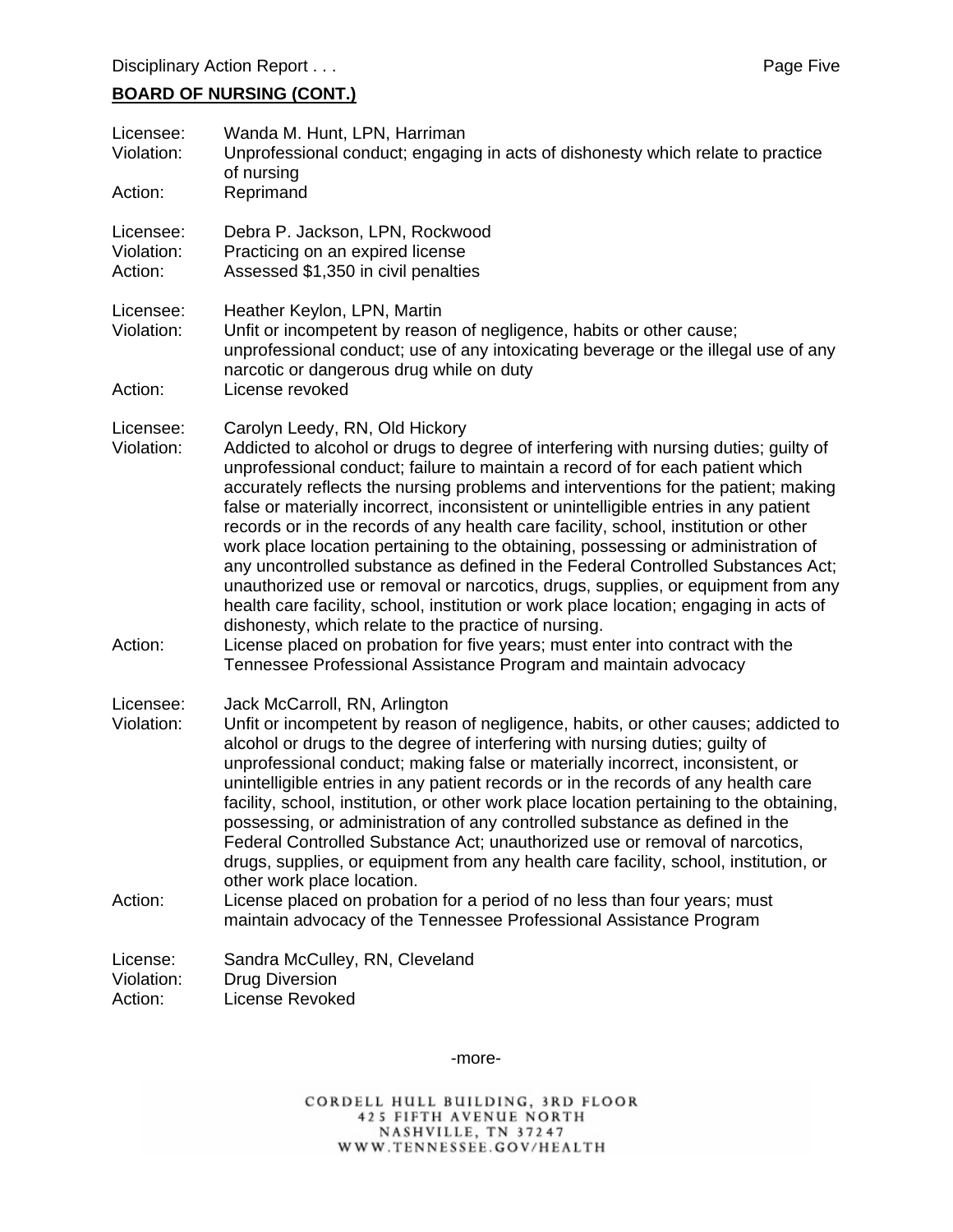#### **BOARD OF NURSING (CONT.)**

| Licensee:<br>Violation:<br>Action: | Latricia Palmer, LPN, Spring City<br>Unfit or incompetent by reason of negligence, habits or other cause;<br>unprofessional conduct; Failure to maintain a record of for each patient which<br>accurately reflects the nursing problems and interventions for the patient; making<br>false or materially incorrect, inconsistent or unintelligible entries in any patient<br>records or in the records of any health care facility, school, institution or other<br>work place location pertaining to the obtaining, possessing or administration of<br>any uncontrolled substance as defined in the Federal Controlled Substances Act;<br>unauthorized use or removal or narcotics, drugs, supplies, or equipment from any<br>health care facility, school, institution or work place location; use of any<br>intoxicating beverage or the illegal use of any narcotic or dangerous drug while<br>on duty in any health care facility, school, institution or other work place location;<br>Being under the influence of alcoholic beverages, or drugs which impair<br>judgment while on duty in any health care facility, school, institution or other work<br>place location; performing nursing techniques or procedures without proper<br>education and practice; engaging in acts of dishonesty, which relate to the<br>practice of nursing.<br>License revoked |
|------------------------------------|-----------------------------------------------------------------------------------------------------------------------------------------------------------------------------------------------------------------------------------------------------------------------------------------------------------------------------------------------------------------------------------------------------------------------------------------------------------------------------------------------------------------------------------------------------------------------------------------------------------------------------------------------------------------------------------------------------------------------------------------------------------------------------------------------------------------------------------------------------------------------------------------------------------------------------------------------------------------------------------------------------------------------------------------------------------------------------------------------------------------------------------------------------------------------------------------------------------------------------------------------------------------------------------------------------------------------------------------------------------------------|
| Licensee:<br>Violation:<br>Action: | Stephanie A. Person, RN, Memphis<br>Unprofessional conduct; intentionally or negligently causing physical or emotional<br>injury to a patient                                                                                                                                                                                                                                                                                                                                                                                                                                                                                                                                                                                                                                                                                                                                                                                                                                                                                                                                                                                                                                                                                                                                                                                                                         |
| Licensee:<br>Violation:<br>Action: | License suspended<br>Alice Sinks, RN/LPN, Charlotte<br>Unprofessional conduct; intentionally or negligently causing physical or emotional<br>injury to the patient; failing to take appropriate action in safeguarding the patient<br>from incompetent health care practices; performing nursing techniques or<br>procedures without proper education and practice.<br>License placed on probation for two years; must complete 15 hours of continuing<br>education in Ethics and Communication; assessed \$500 in civil penalties                                                                                                                                                                                                                                                                                                                                                                                                                                                                                                                                                                                                                                                                                                                                                                                                                                    |
| Licensee:<br>Violation:<br>Action: | Beth Stephens, RN, Columbia<br>Guilty of a crime<br>License revoked; may not reapply for four years or until she has submitted proof<br>of having satisfied the requirements of her criminal probation; must pay \$500 civil<br>penalty before reapplication                                                                                                                                                                                                                                                                                                                                                                                                                                                                                                                                                                                                                                                                                                                                                                                                                                                                                                                                                                                                                                                                                                          |
| Licensee:<br>Violation:<br>Action: | Ethel B. Wallace, LPN, Memphis<br><b>Drug Diversion</b><br>License placed on probation for three years or if a Tennessee Professional<br>Assistance Program Contract is necessary, for the length of the contract                                                                                                                                                                                                                                                                                                                                                                                                                                                                                                                                                                                                                                                                                                                                                                                                                                                                                                                                                                                                                                                                                                                                                     |

-more-

CORDELL HULL BUILDING, 3RD FLOOR 425 FIFTH AVENUE NORTH<br>NASHVILLE, TN 37247<br>WWW.TENNESSEE.GOV/HEALTH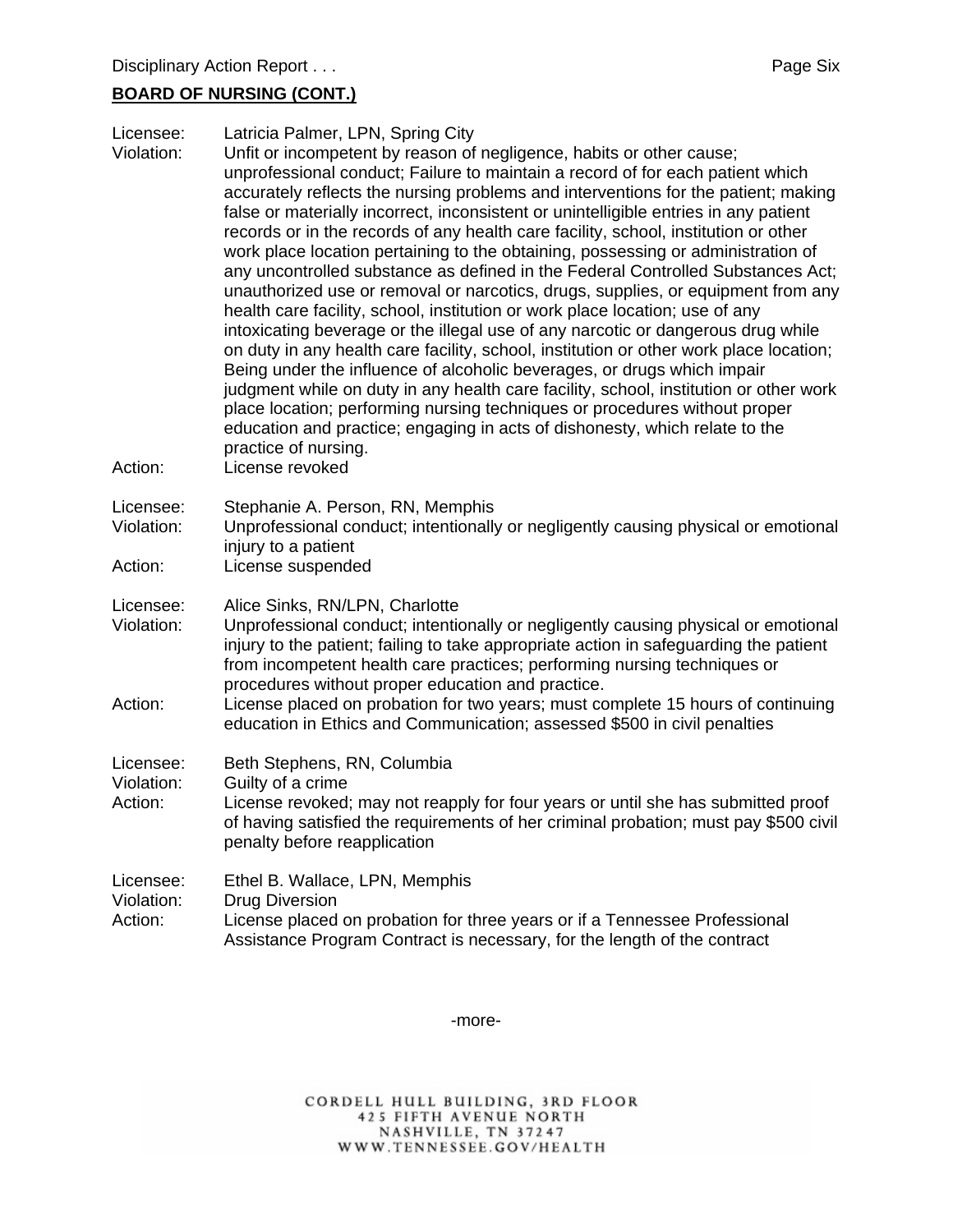#### **BOARD OF RESPIRATORY CARE**

Licensee: Teddy Ray Wagner, RRT, Lindale, GA Violation: Conviction of a crime involving moral turpitude Action: License revoked; assessed \$200 in civil penalties

#### **BOARD OF SOCIAL WORKER CERTIFICATION AND LICENSURE**

Licensee: Eleanor S. Hampton, LCSW, Knoxville, TN Violation: Submitted an altered copy of license to obtain a Medicare Enrollment Action: Reprimand

Licensee: William M. Tillery, LCSW, Maryville, TN Violation: Conflict of Interest Action: Reprimand

#### **BOARD OF VETERINARY MEDICAL EXAMINERS**

- Licensee: Donald Bryan, DVM, Ardmore
- Violation: Unprofessional or unethical conduct, or engaging in practice in connection with the practice of veterinary medicine which are in violation of the standards of professional conduct; dispensing, prescribing, or otherwise distributing any controlled substance or any other drug not in the course of the accepted practice of veterinary medicine; failure to maintain a record for each companion animal which accurately reflects the veterinary problems and interventions.
- Action: License voluntarily surrendered
- Licensee: Charles Patrick, Jr., DVM, Fayetteville
- Violation: Unprofessional or unethical conduct, or engaging in practice in connection with the practice of veterinary medicine which are in violation of the standards of professional conduct; conviction of a felony; practicing veterinary medicine in this state on a lapsed license; engaging in acts of dishonesty which relate to the practice of veterinary medicine Action: License revoked
- 

#### **SEPTEMBER 2004 ABUSE REGISTRY PLACEMENTS**

- Individual: Donna Johnson, CNA, McMinnville
- Violation: Verbal Abuse while working in a licensed or certified facility
- Action: Nurse Aide Certification Revoked
	- Placed on State Abuse Registry

Individual: Kayla Booker, CNA, Columbia

Violation: Theft/Misappropriation of Property while working in a licensed or certified facility Action: Nurse Aide Certification Revoked Placed on State Abuse Registry

> CORDELL HULL BUILDING, 3RD FLOOR 425 FIFTH AVENUE NORTH NASHVILLE, TN 37247 WWW.TENNESSEE.GOV/HEALTH